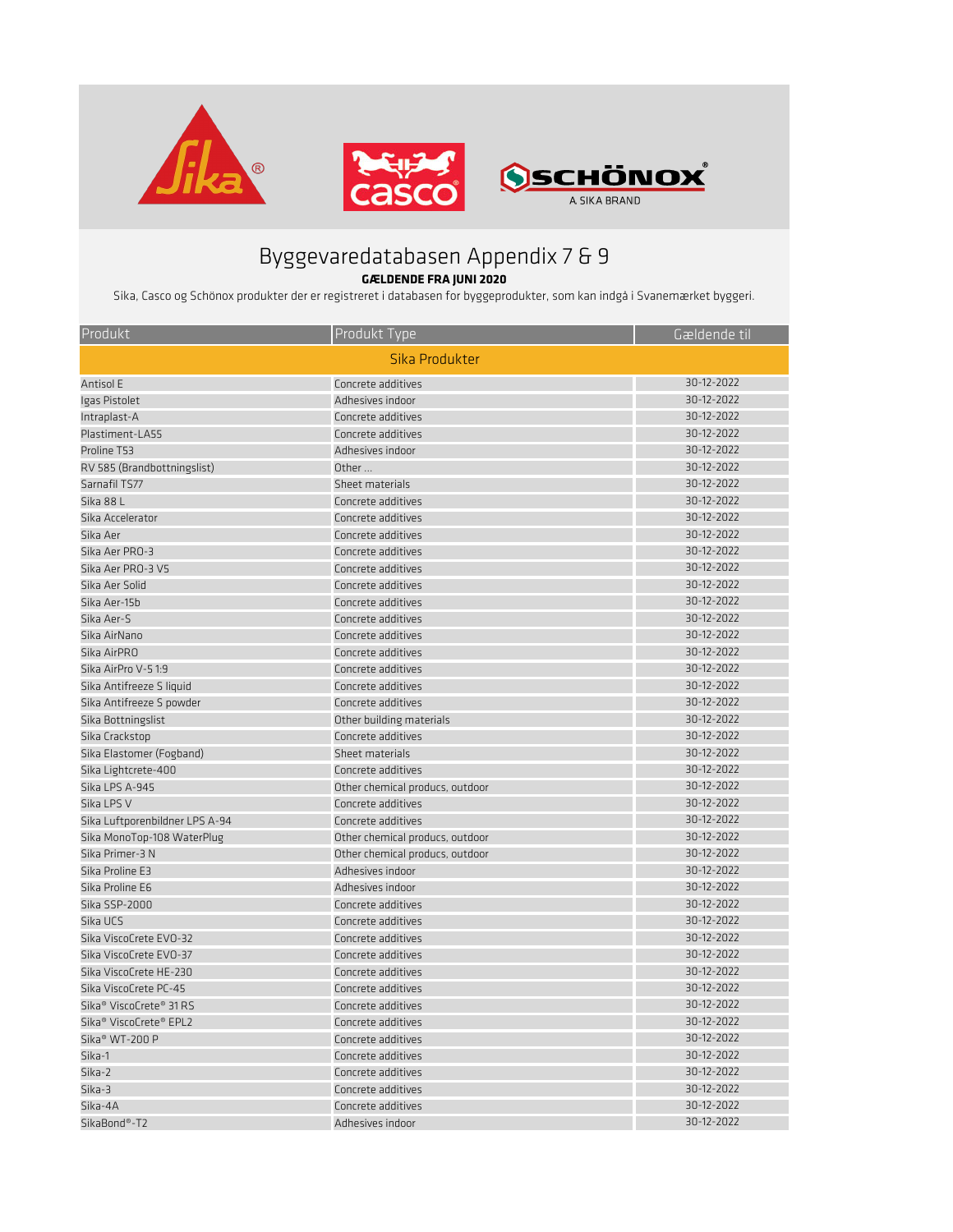| SikaBond-530                             | Adhesives indoor                | 30-12-2022 |
|------------------------------------------|---------------------------------|------------|
| SikaBond-535                             | Adhesives indoor                | 30-12-2022 |
| SikaBond-540                             | Adhesives indoor                | 30-12-2022 |
| SikaBoom Top                             | Jointing mastic indoor          | 30-12-2022 |
| SikaBoom Top G                           | Jointing mastic indoor          | 30-12-2022 |
| SikaCemFlux Prefab-30                    | Concrete additives              | 30-12-2022 |
| SikaControl-50                           | Concrete additives              | 30-12-2022 |
| SikaControl-70                           | Other chemical products, indoor | 30-12-2022 |
| Sikacryl HM                              | Jointing mastic indoor          | 30-12-2022 |
| Sikacryl Vent                            | Jointing mastic indoor          | 30-12-2022 |
| Sikacryl Vent-188 VDI                    | Jointing mastic indoor          | 30-12-2022 |
| Sikacryl Vent-188N                       | Jointing mastic indoor          | 30-12-2022 |
| Sikacryl Vent-189 VDI                    | Jointing mastic indoor          | 30-12-2022 |
| Sikacryl Vent-913                        | Jointing mastic indoor          | 30-12-2022 |
| Sikacryl-105 Professional                | Jointing mastic indoor          | 30-12-2022 |
| Sikacryl-S+                              | Adhesives indoor                | 30-12-2022 |
| SikaDammbindare/Purigo-5S                | Other chemical products, indoor | 30-12-2022 |
| SikaDi-Frost                             | Concrete additives              | 30-12-2022 |
| Sikadur-31 CF Normal Part B              | Adhesives indoor                |            |
| Sikadur-31 CF Normal/Rapid/Slow Part A   | Adhesives indoor                |            |
| SikaFast 5211                            | Adhesive                        |            |
| SikaFastMix-225                          | Concrete additives              | 30-12-2022 |
| SikaFiller-101                           | Putty and fillers indoor        | 30-12-2022 |
| SikaFiller-103                           | Putty and fillers indoor        | 30-12-2022 |
| SikaFiller-105                           | Putty and fillers indoor        | 30-12-2022 |
| SikaFiller-107                           | Putty and fillers indoor        | 30-12-2022 |
| SikaFiller-109                           | Putty and fillers indoor        | 30-12-2022 |
| SikaFiller-110                           | Putty and fillers indoor        | 30-12-2022 |
| SikaFireswell-N                          | Jointing mastic indoor          | 30-12-2022 |
| Sikaflex AT Connection                   | Jointing mastic outdoor         | 30-12-2022 |
| Sikaflex AT Facade                       | Jointing mastic outdoor         | 30-12-2022 |
| Sikaflex <sup>®</sup> -11FC+             | Adhesives indoor                | 30-12-2022 |
| Sikaflex-111 Stick&Seal                  | Adhesives indoor                | 30-12-2022 |
| Sikaflex-118 Extreme Grab                |                                 | 30-12-2022 |
|                                          | Adhesives indoor                | 30-12-2022 |
| Sikaflex-15FC                            | Adhesives indoor                |            |
| Sikaflex-521 FC Transparent              | Adhesive                        | 30-12-2022 |
| Sikaflex-521FC (pigmented various color) | Adhesives indoor                | 30-12-2022 |
| Sikaflex-545                             | Adhesives indoor                | 30-12-2022 |
| Sikaflex-950 (A)                         | Adhesives indoor                | 30-12-2022 |
| Sikaflex-950 (B)                         | Adhesives indoor                |            |
| Sikaflex-Construction+                   | Jointing mastic outdoor         | 30-12-2022 |
| Sikafloor CureHard-24                    | Other chemical products, indoor | 30-12-2022 |
| Sikafloor Hardtop DB                     | Other chemical products, indoor | 30-12-2022 |
| Sikafloor Hardtop W                      | Other chemical products, indoor | 30-12-2022 |
| Sikafloor Primer MRW                     | Other chemical products, indoor | 30-12-2022 |
| Sikafloor ProSeal W                      | Other chemical products, indoor | 30-12-2022 |
| Sikafloor Strong W                       | Other chemical products, indoor | 30-12-2022 |
| Sikafloor Viabond W                      | Other chemical products, indoor | 30-12-2022 |
| Sikafloor-40 HyCem (A)                   | Other chemical products, indoor | 30-12-2022 |
| Sikafloor-40 HyCem (B)                   | Other chemical products, indoor | 30-12-2022 |
| Sikafloor-42 HyCem (A)                   | Other chemical products, indoor | 30-12-2022 |
| Sikafloor-42 HyCem (B)                   | Other chemical products, indoor | 30-12-2022 |
| Sikafloor-44 HyCem (A)                   | Other chemical products, indoor | 30-12-2022 |
| Sikafloor-44 HyCem (B)                   | Other chemical products, indoor | 30-12-2022 |
| SikaFlyt 92M                             | Concrete additives              | 30-12-2022 |
| Sikagard-703 W                           | Other chemical producs, outdoor | 30-12-2022 |
| Sikagard-706                             | Other chemical producs, outdoor | 30-12-2022 |
| SikaHyflex-220 Window                    | Jointing mastic outdoor         | 30-12-2022 |
| SikaHyflex-225 Connection                | Adhesives indoor                | 30-12-2022 |
| SikaHyflex-250 Facade                    | Jointing mastic outdoor         | 30-12-2022 |
| SikaHyflex-300 EU                        | Jointing mastic outdoor         | 30-12-2022 |
| SikaHyflex-305 EU                        | Jointing mastic outdoor         | 30-12-2022 |
| SikaHyflex-402 Connection                | Jointing mastic indoor          | 30-12-2022 |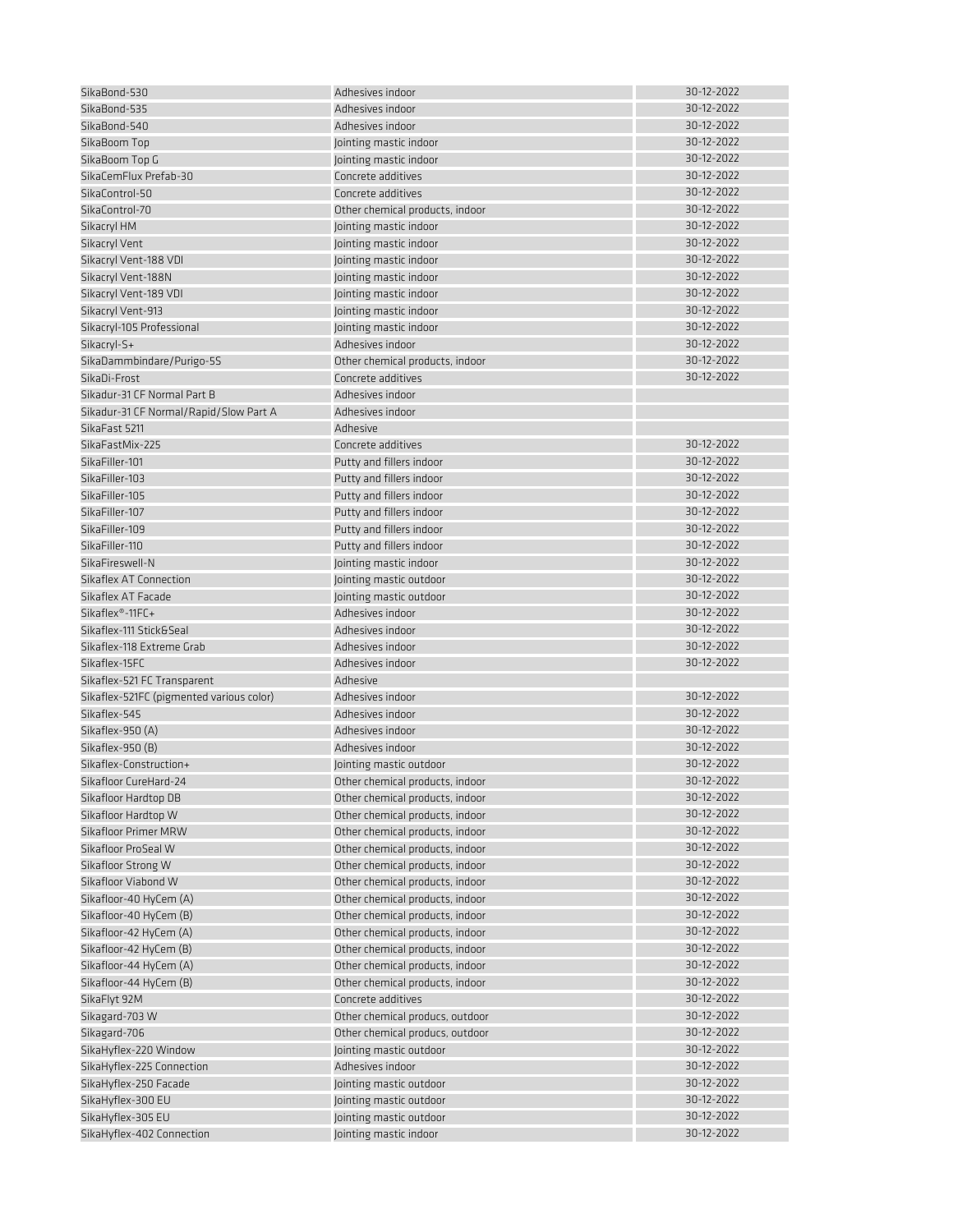| SikaHyflex-600                 | Jointing mastic outdoor         | 30-12-2022 |
|--------------------------------|---------------------------------|------------|
| SikaLastomer <sup>®</sup> -710 | Other chemical products, indoor | 30-12-2022 |
|                                |                                 |            |
| SikaLatexfog                   | Jointing mastic indoor          | 30-12-2022 |
| SikaLightcrete S               | Concrete additives              | 30-12-2022 |
| SikaMaxTackUltra               | Adhesives indoor                | 30-12-2022 |
| SikaMelt-9255/12               | Adhesives indoor                | 30-12-2022 |
| Sikament ECO-12                | Concrete additives              | 30-12-2022 |
| Sikament ECO-12-2              | Concrete additives              | 30-12-2022 |
| Sikament EVO 26S               | Concrete additives              | 30-12-2022 |
|                                |                                 |            |
| Sikament EVO-26                | Concrete additives              | 30-12-2022 |
| Sikament EVO-26 50%            | Concrete additives              | 30-12-2022 |
| Sikament EVO-26 Extra          | Concrete additives              | 30-12-2022 |
| Sikament EVO-2650              | Concrete additives              | 30-12-2022 |
| Sikament FM6                   | Concrete additives              | 30-12-2022 |
| Sikament GT-2                  | Concrete additives              | 30-12-2022 |
| Sikament HD-10                 | Concrete additives              | 30-12-2022 |
| Sikament HD-10 UD              | Concrete additives              | 30-12-2022 |
|                                |                                 |            |
| Sikament HD-100                | Concrete additives              | 30-12-2022 |
| Sikament HD-30                 | Concrete additives              | 30-12-2022 |
| Sikament VS-1                  | Concrete additives              | 30-12-2022 |
| Sikament VS-5                  | Concrete additives              | 30-12-2022 |
| Sikament VS-5 50               | Concrete additives              | 30-12-2022 |
| Sikament-20HE                  | Concrete additives              | 30-12-2022 |
| Sikament-20HE 50%              | Concrete additives              | 30-12-2022 |
| Sikament-56                    | Concrete additives              | 30-12-2022 |
|                                |                                 |            |
| Sikament-5650                  | Concrete additives              | 30-12-2022 |
| Sikament-5650 ND               | Concrete additives              | 30-12-2022 |
| Sikament-RSX                   | Concrete additives              | 30-12-2022 |
| SikaMonoTop-109 Waterproofing  | Adhesives outdoor               | 30-12-2022 |
| SikaMonoTop-352 N              | Other chemical producs, outdoor | 30-12-2022 |
| SikaMonoTop-412 NFG            | Other chemical producs, outdoor | 30-12-2022 |
| SikaMonoTop-620                | Other chemical producs, outdoor | 30-12-2022 |
| SikaMonoTop-723 N              | Other chemical producs, outdoor | 30-12-2022 |
|                                |                                 |            |
| SikaMonoTop-723 N              | Other chemical products, indoor | 30-12-2022 |
| SikaMonoTop-910 N              | Other chemical producs, outdoor | 30-12-2022 |
| SikaPaver AE-2                 | Concrete additives              | 30-12-2022 |
| SikaPaver HC-40                | Other chemical products, indoor | 30-12-2022 |
| SikaPaver HC44                 | Concrete additives              | 30-12-2022 |
| SikaPaver SD-22                | Concrete additives              | 30-12-2022 |
| SikaPaver XC                   | Concrete additives              | 30-12-2022 |
| SikaPerFin-300                 | Concrete additives              | 30-12-2022 |
|                                | Adhesives indoor                | 30-12-2022 |
| SikaProline E50, 2K            |                                 |            |
| SikaPump                       | Concrete additives              | 30-12-2022 |
| SikaRapid C-100                | Concrete additives              | 30-12-2022 |
| SikaRapid-1                    | Concrete additives              | 30-12-2022 |
| SikaRapid-2.1                  | Concrete additives              | 30-12-2022 |
| SikaRetarder                   | Concrete additives              | 30-12-2022 |
| SikaRetarder P-42              | Concrete additives              | 30-12-2022 |
| Sikasil C                      | Jointing mastic indoor          | 30-12-2022 |
| Sikasil E                      | Jointing mastic indoor          | 30-12-2022 |
|                                |                                 | 30-12-2022 |
| Sikasil FDA                    | Jointing mastic indoor          |            |
| Sikasil WS-305CN               | Jointing mastic outdoor         | 30-12-2022 |
| Sikasil WS-605S                | Jointing mastic outdoor         | 30-12-2022 |
| Sikasil WS-680SC               | Jointing mastic outdoor         | 30-12-2022 |
| Sikasil WT40                   | Jointing mastic outdoor         | 30-12-2022 |
| Sikasil-670 Fire               | Jointing mastic indoor          | 30-12-2022 |
| Sikasil-SG20                   | Adhesives indoor                | 30-12-2022 |
| SikaStabilizer-303 MBF         | Concrete additives              | 30-12-2022 |
| SikaStabilizer-4R              |                                 | 30-12-2022 |
|                                | Concrete additives              |            |
| SikaTackPanel-50               | Jointing mastic outdoor         | 30-12-2022 |
| SikaTard-930                   | Concrete additives              | 30-12-2022 |
| SikaTard-932                   | Concrete additives              | 30-12-2022 |
| SikaTop-71                     | Concrete additives              | 30-12-2022 |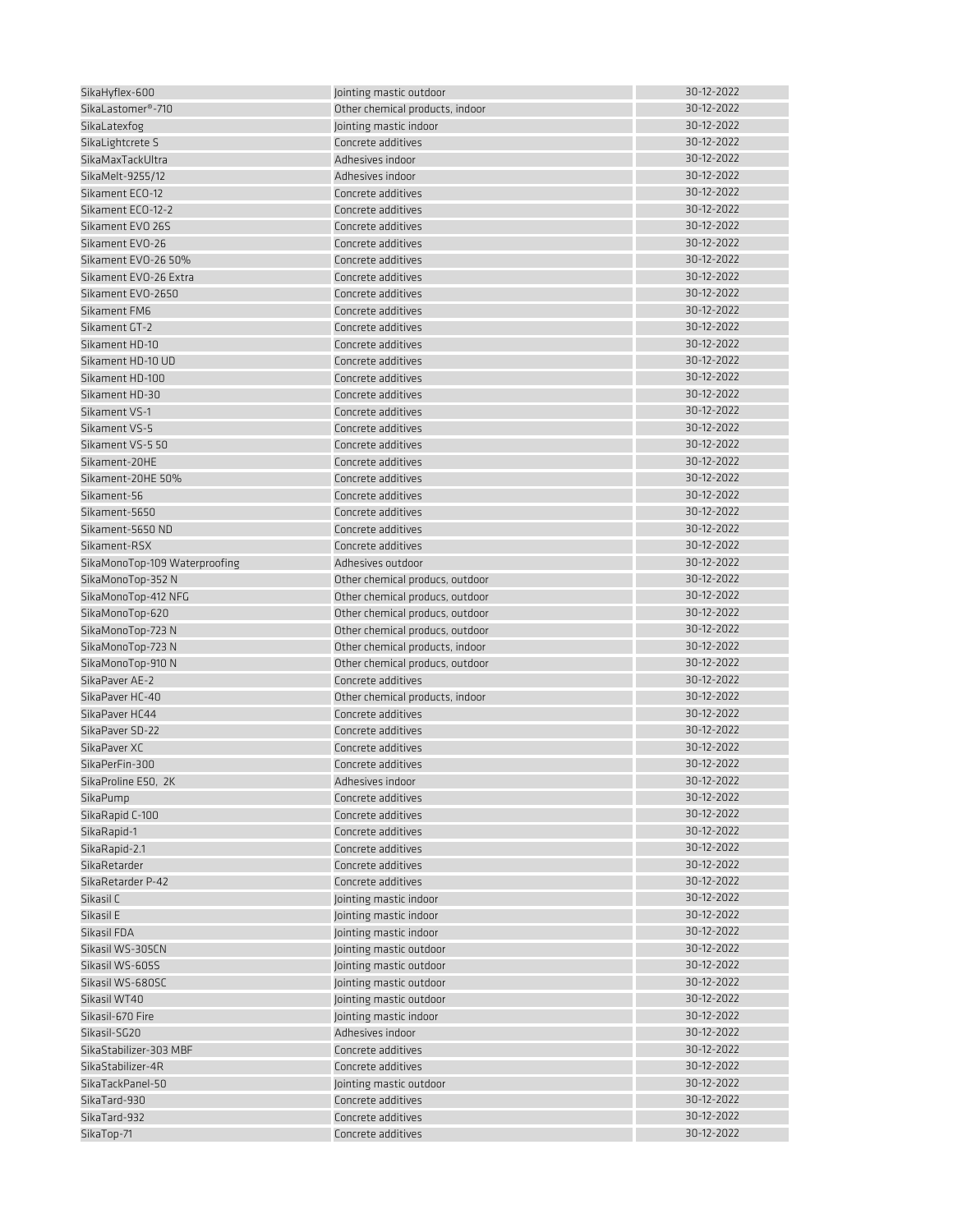| SikaTop-72                         | Other chemical producs, outdoor                 | 30-12-2022 |
|------------------------------------|-------------------------------------------------|------------|
| SikaTop-72 Frost                   | Other chemical producs, outdoor                 | 30-12-2022 |
| SikaTopSeal-107 (B)                | Other chemical producs, outdoor                 | 30-12-2022 |
| SikaTopSeal-107 Standard (A)       | Other chemical producs, outdoor                 | 30-12-2022 |
| SikaViscocrete D-190               | Concrete additives                              | 30-12-2022 |
|                                    |                                                 | 30-12-2022 |
| SikaViscocrete EPL21               | Concrete additives                              |            |
| SikaViscoCrete EVO-36 S            | Concrete additives                              | 30-12-2022 |
| SikaViscoCrete Flow                | Concrete additives                              | 30-12-2022 |
| SikaViscoCrete PC-2 (50%)          | Concrete additives                              | 30-12-2022 |
| SikaViscoCrete PC-3                | Concrete additives                              | 30-12-2022 |
| SikaViscoCrete PC-40               | Concrete additives                              | 30-12-2022 |
| SikaViscoCrete PC-4050 S           | Concrete additives                              | 30-12-2022 |
| SikaViscoCrete RMC-320 S           | Concrete additives                              | 30-12-2022 |
| SikaViscoCrete-1020X C10           | Concrete additives                              | 30-12-2022 |
| SikaViscoCrete-1030                | Concrete additives                              | 30-12-2022 |
| SikaViscoCrete-125P                | Concrete additives                              | 30-12-2022 |
| SikaViscoCrete-225P                | Concrete additives                              | 30-12-2022 |
| SikaViscoCrete-3020 CA             | Concrete additives                              | 30-12-2022 |
| SikaViscocrete-3020 WC             |                                                 | 30-12-2022 |
|                                    | Other chemical products, indoor                 |            |
| SikaViscoCrete-3040 CA S           | Concrete additives                              | 30-12-2022 |
| SikaViscocrete-3040 WC             | Other chemical products, indoor                 | 30-12-2022 |
| SikaViscocrete-83RS                | Concrete additives                              | 30-12-2022 |
| SikaViscoFlow-45                   | Concrete additives                              | 30-12-2022 |
| SikaWindowkit                      | Jointing mastic indoor                          | 30-12-2022 |
| Supermastic-2                      | Jointing mastic indoor                          | 30-12-2022 |
| Supermastic-3                      | Jointing mastic indoor                          | 30-12-2022 |
| Thermolist                         | Insulating materials                            | 30-12-2022 |
| Viscocrete 21ST                    | Concrete additives                              | 30-12-2022 |
| Viscocrete 41RS                    | Concrete additives                              | 30-12-2022 |
| Viscocrete EPL 31                  | Concrete additives                              | 30-12-2022 |
| Viscocrete-6 RS                    | Concrete additives                              | 30-12-2022 |
| <b>WetStop Folie</b>               | Weatherproofing systems, tape and sealing strip | 30-12-2022 |
|                                    |                                                 | 30-12-2022 |
| WetStop MP Rörmanschett            | Weatherproofing systems, tape and sealing strip | 30-12-2022 |
| WetStop PC inside corner           | Weatherproofing systems, tape and sealing strip |            |
| WetStop PC-E extr.angle            | Weatherproofing systems, tape and sealing strip | 30-12-2022 |
| WetStop PC-EL Ytterhörn            | Weatherproofing systems, tape and sealing strip | 30-12-2022 |
| WetStop PC-L Innerhörn             | Weatherproofing systems, tape and sealing strip | 30-12-2022 |
| WetStop Tätband Butyl              | Weatherproofing systems, tape and sealing strip | 30-12-2022 |
| WetStop Tätband KL                 | Weatherproofing systems, tape and sealing strip | 30-12-2022 |
| WetStop Tätband SH                 | Weatherproofing systems, tape and sealing strip | 30-12-2022 |
|                                    | Casco & Casco Floor Expert Produkter            |            |
| Casco Acrylic Basic                | Adhesives indoor                                | 30-12-2022 |
| Casco Aqua                         | Adhesives indoor                                | 30-12-2022 |
|                                    | Adhesives indoor                                | 30-12-2022 |
| Casco Aqua Tät                     |                                                 | 30-12-2022 |
| Casco AquaProff                    | Adhesives indoor                                |            |
| Casco Aquaseal                     | Adhesives indoor                                | 30-12-2022 |
| Casco AquaStop                     | Other chemical products, indoor                 | 30-12-2022 |
| <b>Casco Building Acrylic</b>      | Jointing mastic indoor                          | 30-12-2022 |
| Casco Cascol Floor M1              | Adhesives indoor                                | 30-12-2022 |
| Casco Cascol Indoor                | Adhesives indoor                                | 30-12-2022 |
| Casco Cascol Outdoor               | Adhesives outdoor                               | 30-12-2022 |
| Casco Cascol Proline D2            | Adhesives indoor                                | 30-12-2022 |
| <b>Casco Cascol Winter</b>         | Adhesives outdoor                               | 30-12-2022 |
| Casco CementRapid                  | Other chemical products, indoor                 | 30-12-2022 |
| <b>Casco Construction Silicone</b> | Jointing mastic indoor                          | 30-12-2022 |
| Casco Contact                      | Adhesives indoor                                | 30-12-2022 |
| Casco Dekor                        |                                                 | 30-12-2022 |
|                                    | Jointing mastic indoor                          | 30-12-2022 |
| Casco Dekor Premium                | Jointing mastic indoor                          |            |
| Casco DraLoss Primer               | Adhesives indoor                                | 30-12-2022 |
| Casco Floor Expert CascoProff DC   | Adhesives indoor                                | 30-12-2022 |
| Casco Floor Expert HL 10           |                                                 | 30-12-2022 |
| Casco Fire Acrylic                 | Jointing mastic indoor                          | 30-12-2022 |
| Casco Fireboard                    | Insulating materials                            | 30-12-2022 |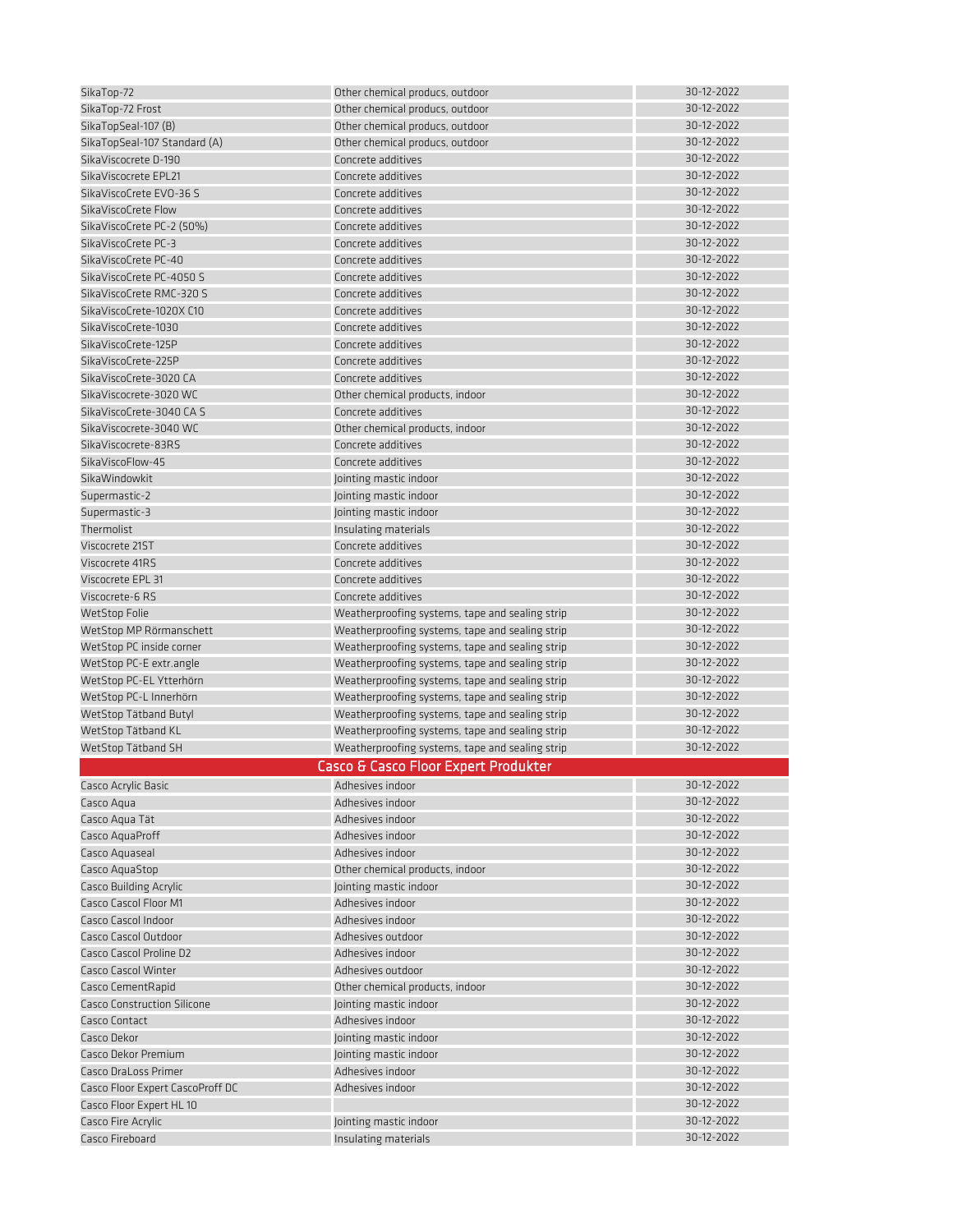| Casco FirePipe Sleeve                    | Other building materials        | 30-12-2022 |
|------------------------------------------|---------------------------------|------------|
| Casco FirePipe Wrap                      | Other building materials        | 30-12-2022 |
| Casco Fixeringslim                       | Adhesives indoor                | 30-12-2022 |
| Casco Flex Extra                         | Jointing mastic indoor          | 30-12-2022 |
| Casco Floor Expert AP                    | Other chemical products, indoor | 30-12-2022 |
| Casco Floor Expert APF                   | Other chemical products, indoor | 30-12-2022 |
| Casco Floor Expert AST                   | Other chemical products, indoor | 30-12-2022 |
| Casco Floor Expert CascoLin              | Adhesives indoor                | 30-12-2022 |
| Casco Floor Expert CascoLin Extra        | Adhesives indoor                | 30-12-2022 |
| Casco Floor Expert CascoLin Plus         | Adhesives indoor                | 30-12-2022 |
| Casco Floor Expert CascoPlomb            | Adhesives indoor                | 30-12-2022 |
| Casco Floor Expert CascoProff            | Adhesives indoor                | 30-12-2022 |
| Casco Floor Expert CascoProff Conductive | Adhesives indoor                | 30-12-2022 |
| Casco Floor Expert CascoProff Extra      | Adhesives indoor                | 30-12-2022 |
| Casco Floor Expert CascoProff Extreme    | Adhesives indoor                | 30-12-2022 |
| Casco Floor Expert CascoProff GP         | Adhesives indoor                | 30-12-2022 |
| Casco Floor Expert CascoProff Object     | Adhesives indoor                | 30-12-2022 |
| Casco Floor Expert CascoProff Solid      | Adhesives indoor                | 30-12-2022 |
| Casco Floor Expert CascoProff TapeFix    | Adhesives indoor                | 30-12-2022 |
| Casco Floor Expert CascoProff Textil     | Adhesives indoor                | 30-12-2022 |
| Casco Floor Expert CascoProff Universal  | Adhesives indoor                | 30-12-2022 |
|                                          | Adhesives indoor                | 30-12-2022 |
| Casco Floor Expert DraLoss Primer        |                                 | 30-12-2022 |
| Casco Floor Expert DSP                   | Other chemical products, indoor |            |
| Casco Floor Expert EF                    | Other chemical products, indoor | 30-12-2022 |
| Casco Floor Expert FIN                   | Other chemical products, indoor | 30-12-2022 |
| Casco Floor Expert Gummilim              | Adhesives indoor                | 30-12-2022 |
| Casco Floor Expert Lino Tex              | Adhesives indoor                | 30-12-2022 |
| Casco Floor Expert LX                    | Other chemical products, indoor | 30-12-2022 |
| Casco Floor Expert MX                    | Other chemical products, indoor | 30-12-2022 |
| Casco Floor Expert MXF                   | Other chemical products, indoor | 30-12-2022 |
| Casco Floor Expert Parkett Elastic Plus  | Adhesives indoor                | 30-12-2022 |
| Casco Floor Expert RR                    | Other chemical products, indoor | 30-12-2022 |
| Casco Floor Expert SEZ Plus              | Other chemical products, indoor | 30-12-2022 |
| Casco Floor Expert SP-X                  | Other chemical products, indoor | 30-12-2022 |
| Casco Floor Expert VD Fix                | Other chemical products, indoor | 30-12-2022 |
| Casco Floor Expert VD Primer             | Other chemical products, indoor | 30-12-2022 |
| Casco Floor Expert VD Super              | Other chemical products, indoor | 30-12-2022 |
| Casco Floor Expert XA                    | Other chemical products, indoor | 30-12-2022 |
| Casco Floor Expert ZM                    | Other chemical products, indoor | 30-12-2022 |
| Casco Floor Expert ZM Rapid              | Other chemical products, indoor | 30-12-2022 |
| Casco Floor Expert ZZ                    | Other chemical products, indoor | 30-12-2022 |
| Casco FloorFlex Premium                  | Jointing mastic indoor          | 30-12-2022 |
| Casco FloorSeal/Golvfog                  | Adhesives indoor                | 30-12-2022 |
| Casco Gipsplatefiller                    | Putty and fillers indoor        | 30-12-2022 |
| Casco Glass Silicone                     | Jointing mastic indoor          | 30-12-2022 |
| Casco Glutolin Normal                    | Adhesives indoor                | 30-12-2022 |
| Casco Glutolin Special                   | Adhesives indoor                | 30-12-2022 |
| Casco Gummilim                           | Adhesives indoor                | 30-12-2022 |
| Casco HotMelt Sticks                     | Adhesives indoor                | 30-12-2022 |
| Casco HusFix                             | Other chemical products, indoor | 30-12-2022 |
| Casco HusFix Rapid                       | Other chemical products, indoor | 30-12-2022 |
| Casco Kakellim Premium                   | Adhesives indoor                | 30-12-2022 |
| Casco KombiPlan                          | Other chemical products, indoor | 30-12-2022 |
| Casco KombiRapid                         | Other chemical products, indoor | 30-12-2022 |
| Casco Malerfug/Målarfog                  | Jointing mastic indoor          | 30-12-2022 |
| Casco Marin & Teknik                     | Adhesives indoor                | 30-12-2022 |
| Casco MultiFix                           | Jointing mastic indoor          | 30-12-2022 |
| Casco MultiFix Premium                   | Jointing mastic indoor          | 30-12-2022 |
| Casco MultiFix Rapid                     | Jointing mastic indoor          | 30-12-2022 |
| Casco Multiseal/BYGGFOG                  | Adhesives indoor                | 30-12-2022 |
| Casco NonWoven                           | Adhesives indoor                | 30-12-2022 |
| Casco PaintFlex                          | Sealants and asphalt indoor     | 30-12-2022 |
| Casco Parkett Elastic Plus               | Adhesives indoor                | 30-12-2022 |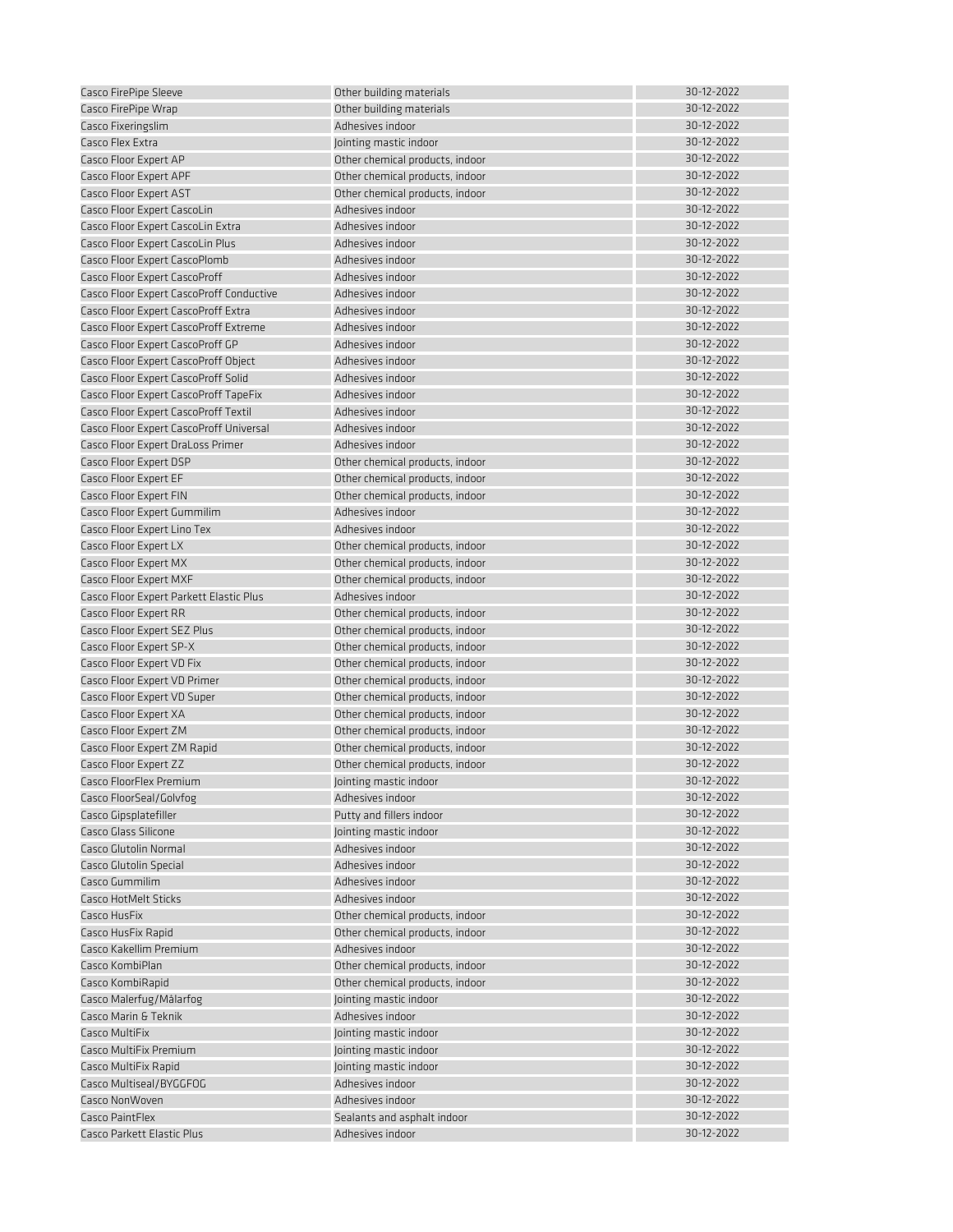| Casco Premium                                                      | Adhesives indoor                                                    | 30-12-2022               |
|--------------------------------------------------------------------|---------------------------------------------------------------------|--------------------------|
| Casco Primer                                                       | Other chemical products, indoor                                     | 30-12-2022               |
| Casco Primer 21                                                    | Other chemical products, indoor                                     | 30-12-2022               |
| Casco RepoRapid                                                    | Jointing mastic indoor                                              | 30-12-2022               |
| Casco RoofSeal Takfog                                              | Adhesives outdoor                                                   | 30-12-2022               |
| Casco RubberFix                                                    | Adhesives indoor                                                    | 30-12-2022               |
| Casco Rustic                                                       | Jointing mastic indoor                                              | 30-12-2022               |
| <b>Casco Sanitary Silicone</b>                                     | Jointing mastic indoor                                              | 30-12-2022               |
| Casco Silikon                                                      | Jointing mastic indoor                                              | 30-12-2022               |
| Casco SuperFix                                                     | Adhesives indoor                                                    | 30-12-2022               |
| Casco SuperFix+                                                    | Adhesives indoor                                                    | 30-12-2022               |
| Casco SuperPrimer                                                  | Other chemical products, indoor                                     | 30-12-2022               |
| Casco Superset                                                     | Adhesives outdoor                                                   | 30-12-2022               |
| Casco Tapetklister                                                 | Adhesives indoor                                                    | 30-12-2022               |
| Casco Tapetklister Special                                         | Adhesives indoor                                                    | 30-12-2022               |
| Casco ThermoPlan                                                   | Other chemical products, indoor                                     | 30-12-2022               |
| Casco ThermoPlan Dust Reduced                                      | Other chemical products, indoor                                     | 30-12-2022               |
| Casco WallCraft RDF                                                | Other chemical products, indoor                                     | 30-12-2022               |
| Casco WallPaper                                                    | Adhesives indoor                                                    | 30-12-2022               |
| Casco WallPro                                                      | Adhesives indoor                                                    | 30-12-2022               |
| Casco WetStop Brunnsmanschett MG                                   | Weatherproofing systems, tape and sealing strip                     | 30-12-2022               |
| Casco WetStop Brunnsmanschett MG-L                                 | Weatherproofing systems, tape and sealing strip                     | 30-12-2022               |
| Casco WetStop Foil Seal                                            | Jointing mastic indoor                                              | 30-12-2022               |
|                                                                    |                                                                     | 30-12-2022               |
| Casco WetStop Folie<br>Casco WetStop iFix Dispersion and Powder 2K | Weatherproofing systems, tape and sealing strip<br>Adhesives indoor | 30-12-2022               |
|                                                                    |                                                                     | 30-12-2022               |
| Casco WetStop Innerhörn PC                                         | Weatherproofing systems, tape and sealing strip                     | 30-12-2022               |
| Casco WetStop Rörmanschett MP                                      | Weatherproofing systems, tape and sealing strip                     | 30-12-2022               |
| Casco WetStop Tätband Butyl                                        | Weatherproofing systems, tape and sealing strip                     | 30-12-2022               |
| Casco WetStop Tätband KL                                           | Weatherproofing systems, tape and sealing strip                     | 30-12-2022               |
| Casco WetStop Tätband SH                                           | Weatherproofing systems, tape and sealing strip                     | 30-12-2022               |
| Casco WetStop Ytterhörn PC-E                                       | Weatherproofing systems, tape and sealing strip                     | 30-12-2022               |
| Casco WindowPutty<br>Casco Xtremfix                                | Jointing mastic indoor<br>Adhesives indoor                          | 30-12-2022               |
| Casco XtremFix+                                                    | Adhesives indoor                                                    | 30-12-2022               |
|                                                                    |                                                                     | 30-12-2022               |
| CascoProff HighTack                                                | Adhesives indoor                                                    | 30-12-2022               |
| CascoSpack LF                                                      | Putty and fillers indoor                                            | 30-12-2022               |
| CascoSpack LM                                                      | Putty and fillers indoor                                            | 30-12-2022               |
| CascoSpack LV                                                      | Putty and fillers indoor                                            |                          |
| CascoSpack S                                                       | Putty and fillers indoor                                            | 30-12-2022<br>30-12-2022 |
| CascoSpack Universal                                               |                                                                     |                          |
| <b>CFE CascoProff Extra LE</b>                                     | Other chemical products, indoor                                     | 30-12-2022               |
| <b>CFE iFloor Adhesive</b>                                         | Adhesives indoor                                                    | 30-12-2022               |
| <b>CFE iFloor Primer</b>                                           | Other chemical products, indoor<br><b>SCHONOX Produkter</b>         | 30-12-2022               |
| SCHÖNOX 1K DS                                                      | Sealants and asphalt indoor                                         | 30-12-2022               |
| SCHÖNOX 1K DS premium                                              | Sealants and asphalt indoor                                         | 30-12-2022               |
| SCHÖNOX 2K DS RAPID (Dispersion + Powder)                          | Sealants and asphalt indoor                                         | 30-12-2022               |
| SCHÖNOX AB                                                         | Weatherproofing systems, tape and sealing strip                     | 30-12-2022               |
| SCHÖNOX AP                                                         | Other chemical products, indoor                                     | 30-12-2022               |
| SCHÖNOX AS                                                         | Jointing mastic indoor                                              | 30-12-2022               |
| SCHÖNOX CLS                                                        | Other chemical products, indoor                                     | 30-12-2022               |
| SCHÖNOX DS                                                         | Adhesives indoor                                                    | 30-12-2022               |
| SCHÖNOX EF                                                         |                                                                     | 30-12-2022               |
|                                                                    | Other chemical products, indoor                                     | 30-12-2022               |
| SCHÖNOX ES                                                         | Jointing mastic indoor                                              | 30-12-2022               |
| SCHÖNOX ES<br>SCHÖNOX FS                                           | Jointing mastic indoor                                              | 30-12-2022               |
| SCHÖNOX HA                                                         | Other chemical products, indoor<br>Other chemical products, indoor  | 30-12-2022               |
|                                                                    |                                                                     |                          |
| SCHÖNOX iFix Dispersion and Powder 2K                              | Adhesives indoor                                                    | 30-12-2022<br>30-12-2022 |
| SCHÖNOX K                                                          | Other chemical products, indoor                                     |                          |
| SCHÖNOX KH<br>SCHÖNOX KH FIX                                       | Other paint indoor                                                  | 30-12-2022<br>30-12-2022 |
|                                                                    | Other chemical products, indoor                                     | 30-12-2022               |
| SCHÖNOX PFK                                                        | Other chemical products, indoor                                     | 30-12-2022               |
| SCHÖNOX PFK PLUS                                                   | Other chemical products, indoor                                     |                          |